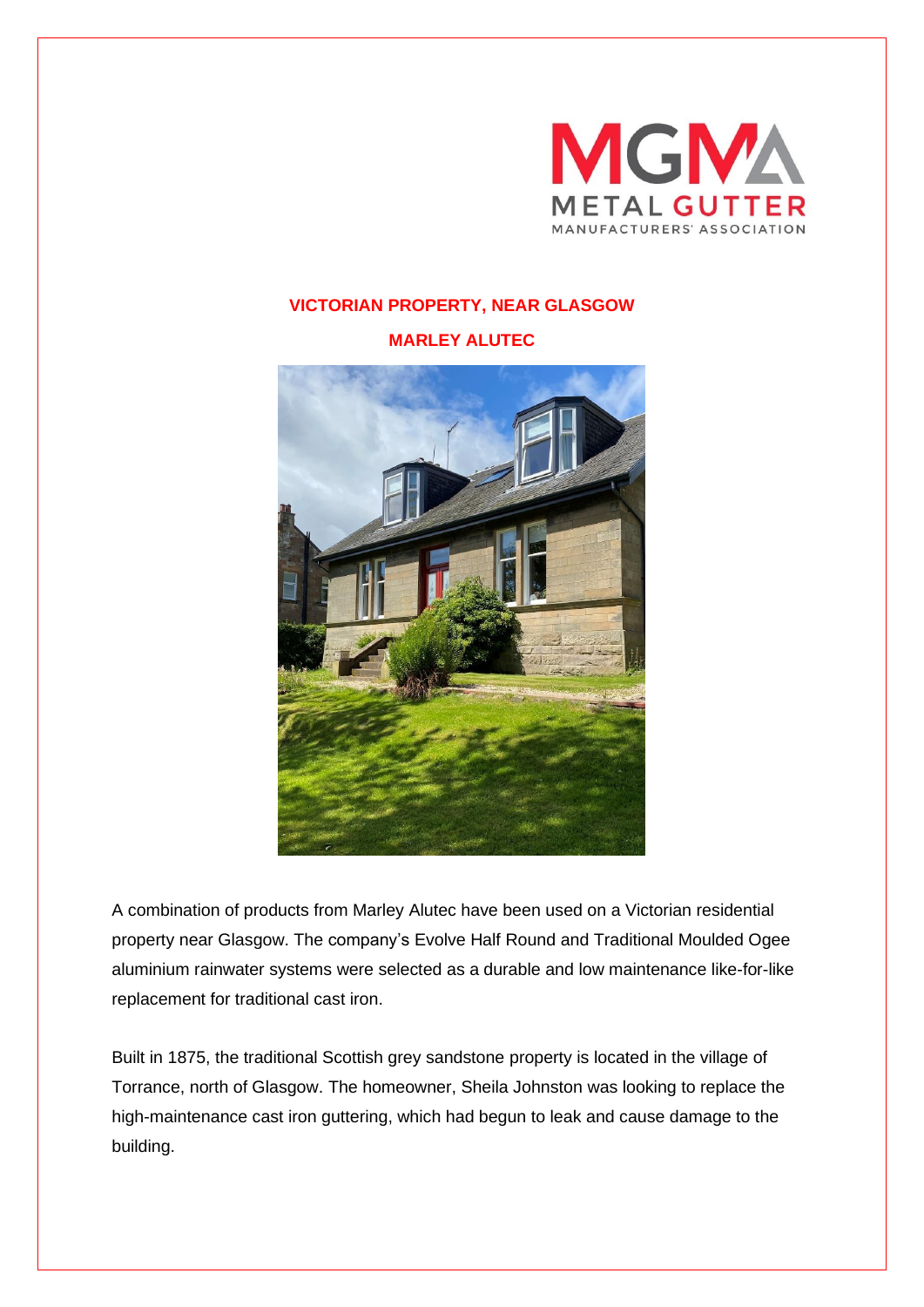Sheila explained: "It was our local builder that suggested we consider aluminium systems, and a search of the options led us to Marley Alutec. I contacted them and was very impressed by the speed and quality of the service we received. Drummond McKenzie, the local Marley Alutec sales manager talked us through the options and carried out a full survey. From this he provided all the calculations as well as a full overview of the components required – right down to the last fixing."

To match the two styles of cast iron guttering on the property, Marley Alutec's Traditional Moulded Ogee and Evolve Half Round gutters were selected as well as the 63mm Evolve downpipe, all in Anthracite Grey (RAL 7016). The 125mm Traditional Moulded Ogee system was used at the front of the property while the 100mm version was fitted on the two dormer window areas. The Evolve Half Round was installed at the rear of the house. Marley Alutec also manufactured bespoke Moulded Ogee components to match the angles of the existing guttering.



The Traditional Moulded Ogee bolted gutter system is manufactured to BS 8530, the original design standard for cast iron, and as such fully replicates the traditional look. The 125mm gutter has a flow-rate of 2.21 litres per second  $(1/s)$  and an effective roof area of 105m<sup>2</sup> per 63mm downpipe when fitted in an end outlet configuration.